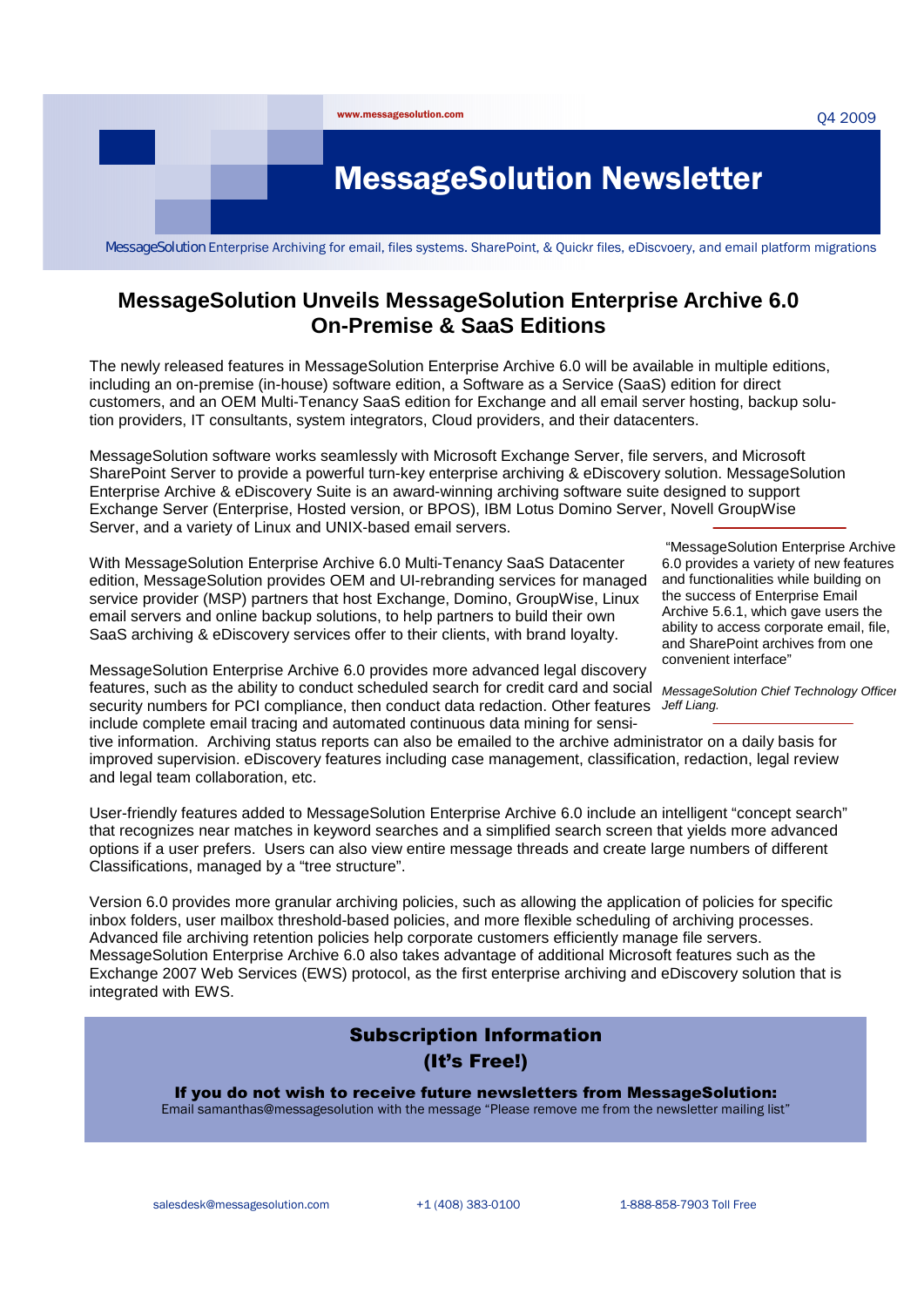## **MessageSolution Releases Enterprise Migration System, the First Multi-Functional Migration/Archiving System in the Market, at IBM's Lotusphere**

MessageSolution, Inc., the global technology leader in email, file, and SharePoint/ Quickr archiving solutions for electronic discovery, litigation support, compliance, storage management, and email server migrations, today announces the release of MessageSolution Enterprise Migration System, the first enterprise level multi-functional, cross-server migration software system in the market to simultaneously deliver mail server migration, legacy email archiving, stubbing, and ongoing email archiving of new email from post-migrated mail servers, a high -performance all-in-one migration/archiving system.

Although the email server migration market has long recognized the need for cross-platform messaging migrations for archived email environments, no other company before MessageSolution has accomplished the ultimate goal of performing migration and archiving simultaneously, being able to migrate from Domino to Ex-

*"We're proud that MessageSolution is the first in the industry to integrate a multifunctional migration system," - MessageSolution CTO Jeff Liang*

change, GroupWise to Exchange, or Exchange to Domino, Exchange to Scalix, etc. MessageSolution Enterprise Migration System will help companies that plan to switch email server environments to achieve a smooth yet timely transition. MessageSolution's integrated high performance migration/archiving system streamlines the customary multi-stage migration and archiving processes that ultimately cost more time and software licensing fees from multiple vendors.

*"MessageSolution Enterprise Migration System delivers high performance bidirectional mail server migration, archiving, stubbing when necessary, along with simultaneous archiving of new emails -- all of these tasks in one process." - MessageSolution CTO Jeff Liang*

"The idea is to have one product that addresses multiple requirements and resolves multiple issues that traditionally would need two or three products to do so," Liang explained. "

As the first software vendor in the market to deliver an on-site archiving solution, Enterprise Email Archive, that supports all three top-selling email servers - Exchange, Domino, GroupWise, along with all Linux-based mail servers - MessageSolution's engineering development

team leveraged its profound expertise and understanding of these mail server environments to revolutionize migration technology by delivering the first multi-functional migration/archiving system in the market.

Page 2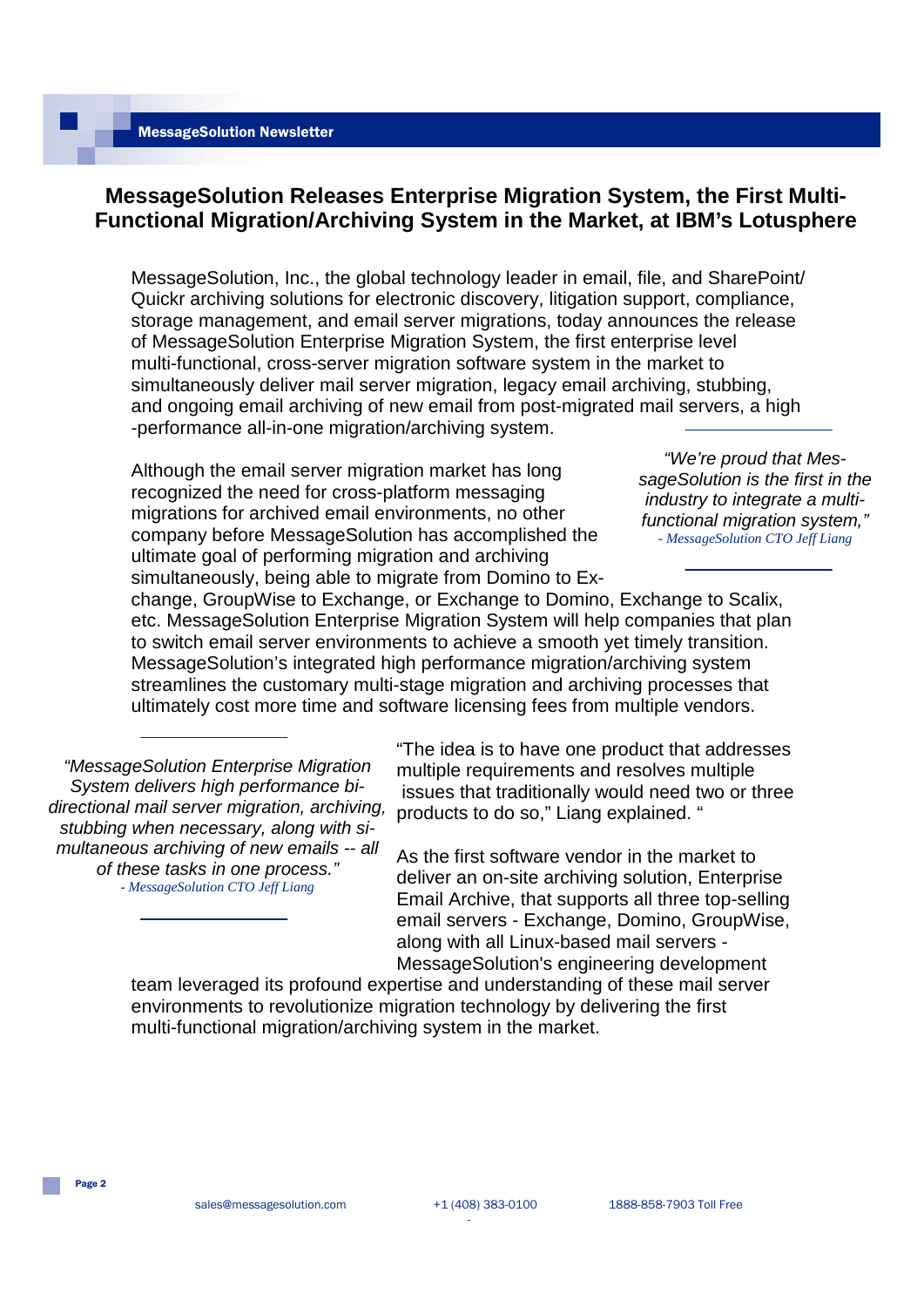# **Welcome a few of our new Customers & Partners!**

# **PARTNER SECTION**

**As a member of the MessageSolution Partners Network, your organization is eligible to receive 3-7% of the purchasing price for any organization you refer to MessageSolution that purchases MessageSolution products or services.**

**For more information on our referral program, please contact your MessageSolution Account Manager or call +1 408 383-0100.**

**Massachusetts State Court System– One of the largest trial court systems in the U.S.** 

**Flynn Canada Ltd—Top architecture firm in Canada**

**The Miller Group– A premier managed service provider**

**The US Department of Commerce !**

*MessageSolution is now on Twitter & Facebook! If you are on Twitter or Facebook become a follower and fan of MessageSolution!*

> *http://www.facebook.com/MessageSolution http://twitter.com/GlobalArchiving*

Page 3